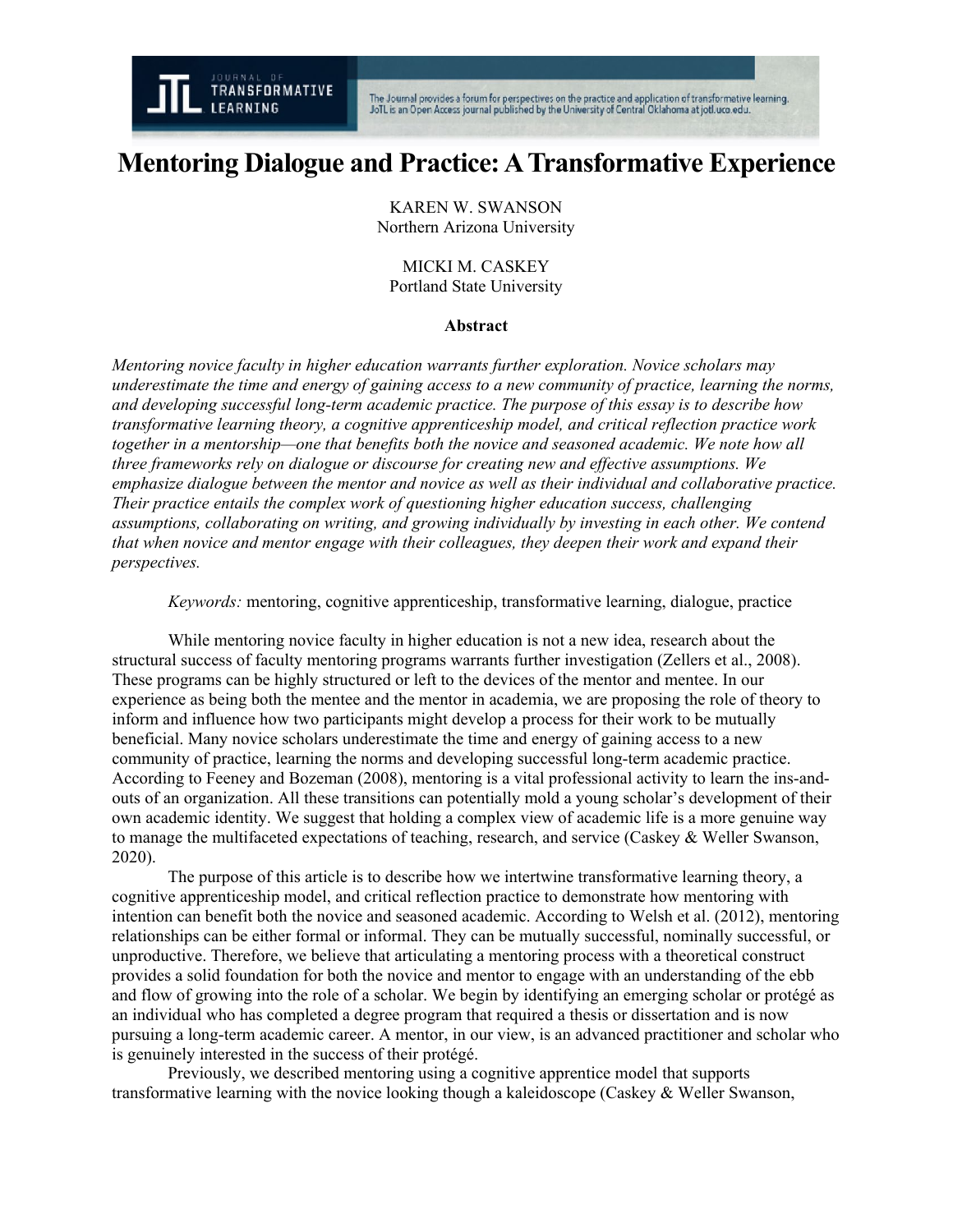2020). In this previous essay, we viewed an academic mentorship to be as dynamic and beautiful as the turning of a kaleidoscope. All the bits of colored glass kept their integrity; however, the reflective qualities could provide endless mandala.

## **The Role of Theory**

In this article, we suggest how the intentional application of theory can help both participants name the challenges they experience along the way. Our approach is three-pronged conceptual framework, the first is to explain the stages of transformative learning theory for the young scholar through Jack Mezirow's (2000) scholarship. We hope to provide the mentor or expert scholar a roadmap to use Allen Collins and colleagues' cognitive apprenticeship model (Collins et al., 1991; Collins, 2006) which identifies when to be a teacher and when to remove support to allow for independent exploration by the novice. Lastly, we encourage both the novice and expert to engage in challenging their assumption through Stephen Brookfield's (2017) critical reflective practice. Our conceptual framework is situated within Max van Manen's (2014) phenomenological stance which values and explores the beauty in the ordinary. We appreciate bell hooks (1994) thoughts about the intersection of theory and living:

When our lived experience of theorizing is fundamentally linked to the processes of selfrecovery, of collective liberation, no gap exists between theory and practice. Indeed, what such experience makes more evident is the bond between the two—that ultimately reciprocal process wherein one enables the other. (p. 61)

Our mentoring model emphasizes dialogue between the mentor and novice but also their individual and collaborative practice. By practice we mean that the mentoring is more than just talking, it embodies the challenging work of questioning the system of what higher education deems as success, being a mirror for one another to challenge assumptions, co-writing to collaborate in an intimate way, and lastly, to grow individually because of investing in each other.

We bring phenomenology into practice because of the intimate nature and individualization it offers mentoring pairs to think about the work together. We agree with van Manen (2014) who posited that a phenomenological approach allows us to be:

swept up in a spell of wonder about phenomena as they appear, show, present, or give themselves to us. In the encounter with things and events of the word, phenomenology directs its gaze toward the regions where meanings and understandings originate, well up and percolate through the porous membranes of past sedimentations—then infuse, permeate, infect, touch, stir us, and exercise a formative and affective effect on our being. (pp. 26–27)

We use a kaleidoscopic metaphor to illustrate the fluidity of transformative learning and explain the interplay of ideas. These ideas stand alone as represented by the pieces of glass in a kaleidoscope, but also remain essential in the creating of ever-changing mandala. A kaleidoscope requires the practice of turning the mandala and intentional dialogue to understand and grapple with its intricacies.

## **Transformative Learning: Dialectic Method of Inquiry**

The basis for transformative learning theory is the ability to identify one's frame of reference or how one makes meaning. Transformative learning (Mezirow, 2009a) is the way we experience problems or issues and find ways to change our thinking about them to be more broad, open and flexible. In an intentional mentoring relationship, this transformation occurs when asking questions and questioning our assumptions through dialogue. The premise is that to transform requires individuals to re-evaluate the assumptions and expectations they utilize when making decisions and even when conclusions are tentative as new information integrates through lived experiences. Thus, transformation centers on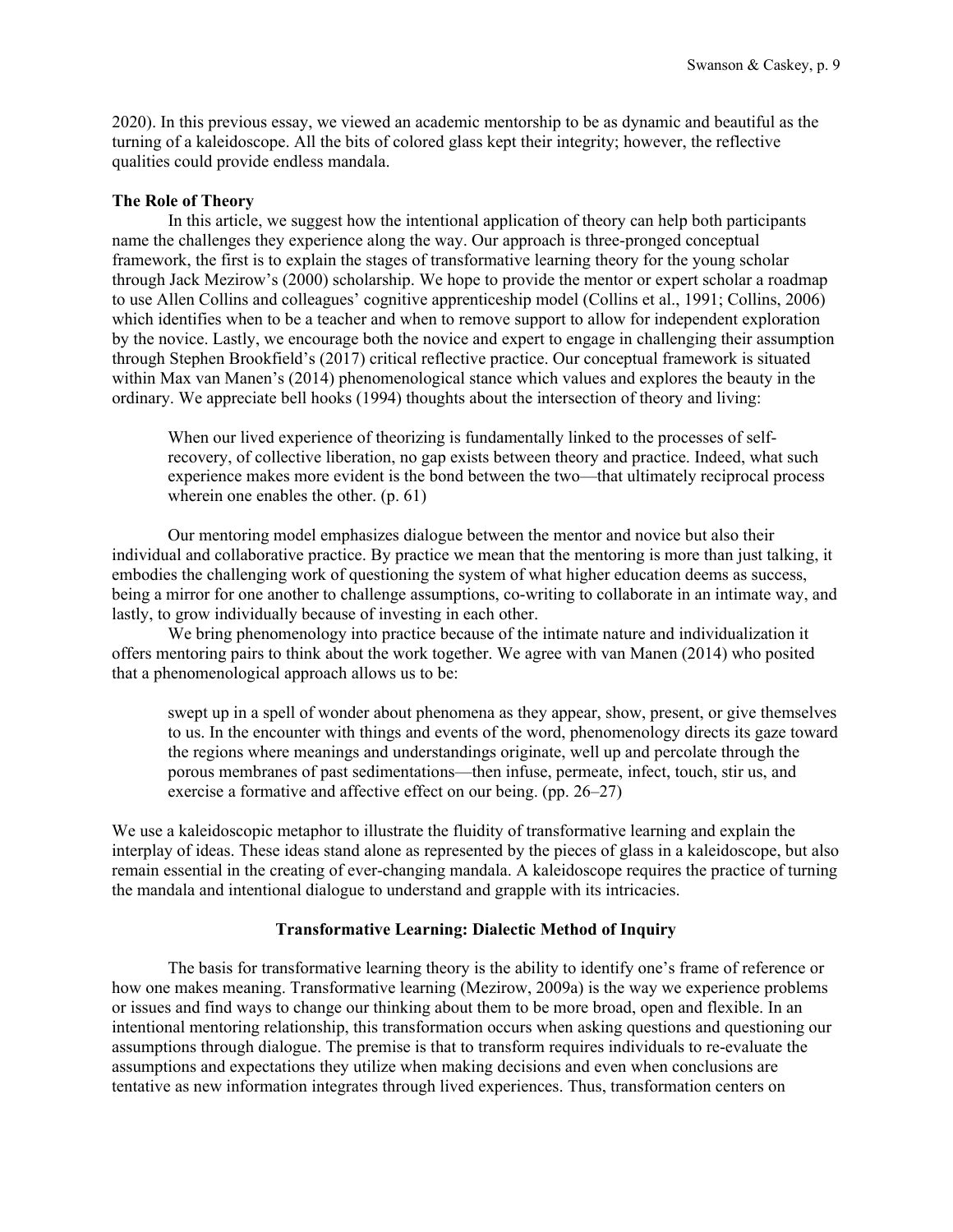cognitive self-reflection (Desapio, 2017). We assert that a dialectic method has a place in an intentional mentoring approach.

We employ transformative learning theory because emerging scholars are simultaneously honing their craft of research, teaching, and service while gaining access to a new community with established rules and expectations. We build on the tenet that transformation is an integrative experience and is not directly taught (Misawa & McClain, 2019, p. 53), rather transformation occurs when a disorienting dilemma occurs where an expectation no longer serves the current demands. For example, an emerging scholar may hold expectations of crafting a publication or participating in an academic environment that are different than they imagine.

According to Mezirow (2000) the transformative learning model has four stages: centrality of experience, critical reflection, rational discourse, and responsive action. We are primarily focusing on his use of *habits of mind* that refers to habitual thoughts, reactions, and emotional processing built on a set of assumptions. Individuals may or may not be aware of these assumptions until the assumptions come into conflict with new information or a situation in which they no longer serve the desired outcome. For example, an emerging scholar may believe that publishers will readily accept their writing for a peerreviewed journal. To the contrary, once they receive feedback, they may feel disheartened and need to reorient their assumptions about academic writing and what is necessary to publish in current journals.

The peer review example is about the *centrality of experience* referring to an individual or in our work an emerging scholar experiencing a *disorienting dilemma*. This occurs when a person's frame of reference conflicts with a new situation or information. It takes courage and *critical reflection* on the part of the emerging scholar to move forward in this example. However, it is difficult to examine our own assumptions; thus, engaging with a qualified mentor is a powerful way to unpack assumptions and transform a no longer effective habit of mind.

#### **Dialogue to Build a Mentoring Relationship**

Mentoring provides the dialogue necessary for the protégé to recognize the source of the frustration and begin to look at the possibilities for change and growth. Our emphasis on the dialogue of mentoring intertwines critical reflection, cognitive apprenticeship, and transformative learning. All three frameworks hinge on the role of dialogue or discourse for creating new and effective assumptions. According to Mezirow (1997), dialogue is a critical for transformative learning; it prompts discussion of related experiences, critical analysis of alternative viewpoints, and building common understanding. The cognitive apprenticeship model is a relationship in which the mentor provides specific and intentional information and practice for the novice to engage in authentic work. To continue our example, the mentor and novice scholar may have conversations about the academic publishing arena. They might review the fore mentioned manuscript and the reviewers' comments. This dialogue can help the novice gauge their reactions to the feedback with the mentors to determine a new baseline for the novice's view of their contribution to a large academic conversation happening in publications—resulting in a new plan of action. The mentor may offer to help the novice edit the existing article by suggesting that they read articles accepted by that journal looking for format, style, and content. An example would be the mentor completing a Text Structure Analysis (Stevens, 2019) alongside the novice to identify a good journal fit. The mentor may also suggest co-authoring an article which would provide a rich conversation about the skills, content, and practice useful for publication in a peer-reviewed journal. According to Mezirow (2000), this part of transformative learning is *rational discourse*.

The individual growth of the protégé is the development of new skills and confidence in their writing and intellectual contributions to the field. As they develop academic writing skills, they become integrated into their academic identity. The role of the mentor fades as the novice begins to explore and articulate new research or writing projects and follows through with them. The *responsive action* taken by the mentor to usher novice into a community of practice of academic writing.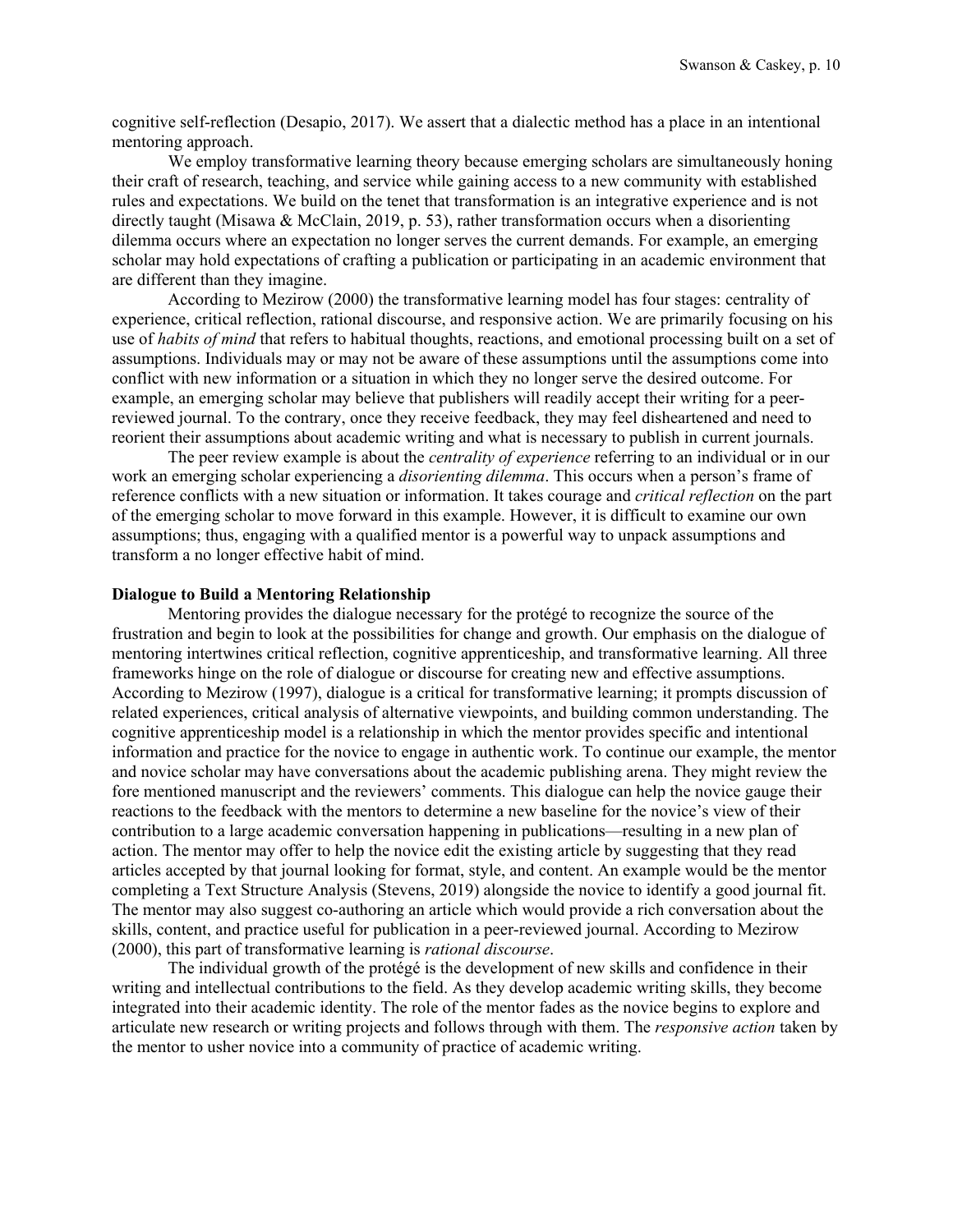Transformation begins when we can imagine an alternative view of reality. Imagining outside our own frames of reference occurs within our kaleidoscopic metaphor (Caskey & Weller Swanson, 2020). Imagination is the courage to continue to turn the device to experience beautiful, complex, and everchanging colors combinations and designs. The beauty of the kaleidoscopic metaphor is that the mentor holds his/her own kaleidoscope. Inside are the glass pieces which represent the intertwining of theory and practice (see Figure 1), the academic role filled with assumptions and challenges. As the mentor and novice are in dialogue the kaleidoscope spins and is shared with the novice. They learn what each glass piece represents and how the nuances of each are gracefully influences by the turning and shifting of mechanism. The cognitive apprenticeship model of supporting the development of a scholarly identity is mutually beneficially as the mentor and novice grow in new ways as they move forward, which according to van Manen (2014) is "the ultimate aim of a phenomenology of practice is modest: to nurture a measure of thoughtfulness and tact in the practice of our professional and in everyday life" (p. 31).



*Figure 1.* Kaleidoscopic Bits of Glass Supporting Dialogue and Practice

# **A Cognitive Apprenticeship: Practice through Dialogue**

Collins (2006) defined cognitive apprentice as a teaching practice with a focus on cognitive skills and processes. Earlier, Collins et al. (1991) referred to those engaged in apprenticeship as the expert and the apprentice. In our application of the cognitive apprenticeship within higher education, we have used the terms mentor and protégé.

In a cognitive apprenticeship, the mentor prompts the protégé to address real world problems demanding the investigation of multiple perspectives and interrogating one's own assumptions. Cognitive apprenticeship in a mentoring relationship is unique because the goal is not to dispense knowledge or to simply reproduce the status quo, but rather to utilize dialogue that grows both the mentor and the emerging scholar (Fuller & Unwin, 2011). The mentor, then, gradually releases scaffolding, and the mentee begins to explore and articulate their own ideas. Phenomenology supports the organic nature of cognitive apprenticeship. Phenomenology takes the ordinary day to day experience and through reflective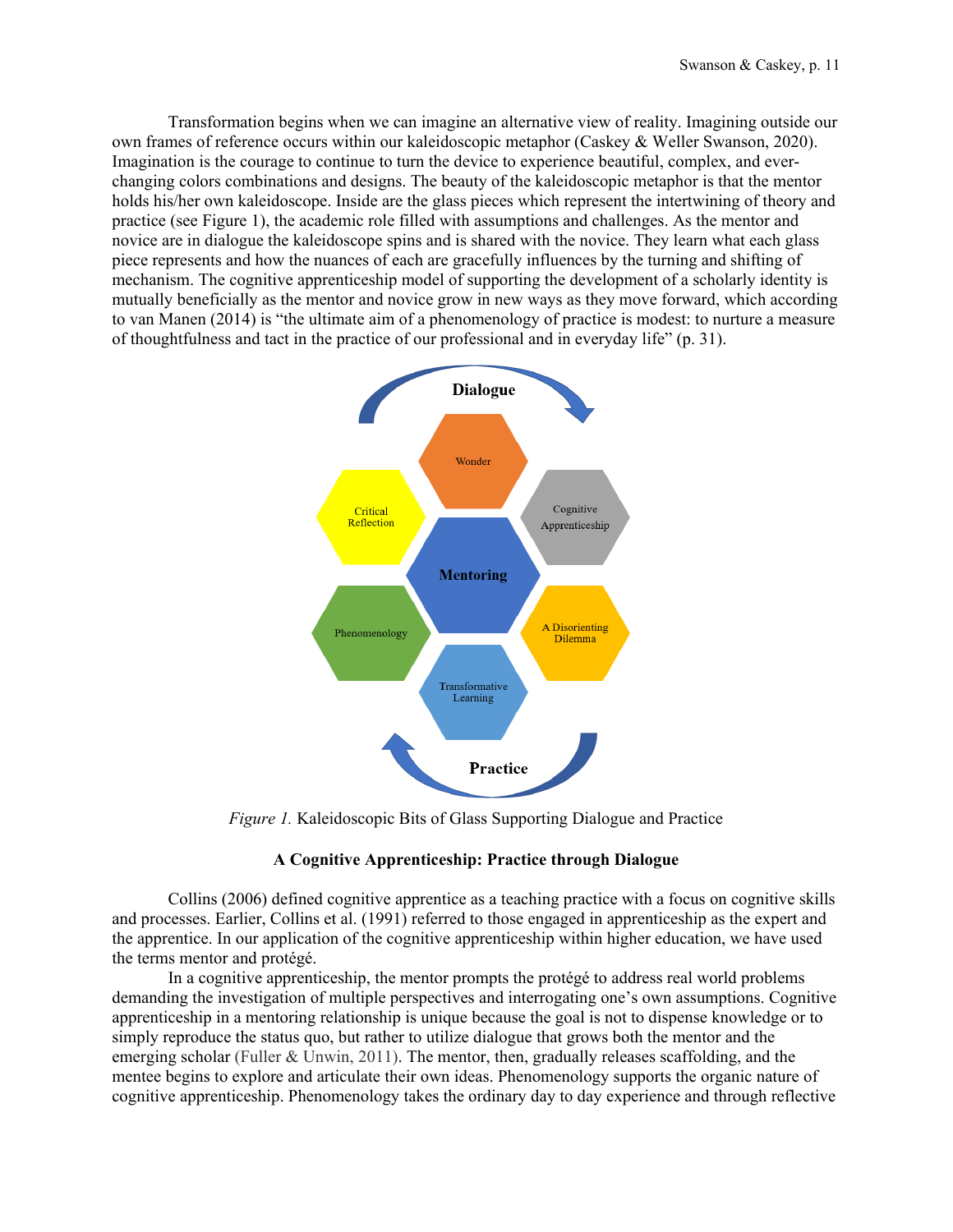practice reveals a "loving project of bringing all the living of life to meaningful expression through the imageriers…" (van Manen, 2014, p. 18).

Also integral to cognitive apprenticeship is Habermas' (1984) critical distinction between instrumental learning and communicative learning. *Instrumental learning* is learning that entails managing the environment or people to improve performance, while *communicative learning* is understanding someone's meaning when they are communicating with you through dialogue, text, or an artistic form (Mezirow, 2009b).

In a cognitive apprenticeship, the mentor needs to make thinking visible by bringing tacit cognitive processes to light (Collins et al., 1991)—making the implicit explicit. Using the cognitive apprenticeship model (Collins, 2006), the mentor employs a method of modeling, coaching, and/or scaffolding to guide the learning experience of the protégé. When modeling, the expert completes a task as the young scholar observes. In contrast, when coaching the expert observes as the young scholar completes a task. When scaffolding, the mentor works alongside and provides support to the protégé while completing a task. Modeling, coaching, and scaffolding are aspects of *instrumental learning*, in which the mentor structures the environment for improving performance (Mezirow, 2009a). Another aspect of instrumental learning transpires as the method transitions to the protégé who guides their own learning through articulation, reflection, and exploration. In this case, articulation involves the emerging scholar expressing their own thinking, whereas reflection requires the protégé to contemplate their own work and ponder their work relative to mentors' work. Exploration entails the young scholar engaging in ways to pursue their own ideas, recognize problems, and identify viable solutions.

These vital conversations or dialogues between mentor and protégé embody the grappling with ideas and assumptions held by both the mentor and the protégé. According to van Manen (2014), this is good talk. Good talk "happens between two people who share an affinity or attachment to one another not only to each other, but also to their shared world" (van Manen, 2014, p. 36). The conversation is only part of the purpose but it also the collaboration that builds the ability to learn and grow from one another (van Manen, 2014). Our vision of dialogue in a mentoring relationship goes far beyond the function of academic life but also includes the understanding and nuances that go into becoming a scholar. In cognitive apprenticeship, *communicative learning* experiences are the interpersonal interactions, conversations, discourse, or dialogue that occur within a learning environment, specifically a community of practice (Wenger, 1998). Within the community of practice, situated learning (Lave & Wenger, 1991) can be transformational for the expert and the protégé alike. According to Collins (2006), the sociology of learning in the cognitive apprenticeship model encompasses situated learning, community of practice, intrinsic motivation, and collaboration. Within this sociology, the mentor and protégé play with ideas and grow.

#### **Critical Reflection: Individual and Collaborative Practice**

Novice scholars are initially tender at navigating their new roles that often come a steep learning curve, but also the risk and rewards of asking for feedback. Some feedback may challenge their deeply embedded assumptions yet may propel them to explore unfamiliar spaces or revisit experiences with alternative lenses. Development often occurs when theory challenges or interrupts the flow of ideas or hegemonic perspectives which the protégé and mentor may unconsciously hold. We agree with Wenger's (1998) notion that identity is "a constant becoming…it is something we constantly renegotiate during the course of our lives" (pp. 153–154). Being caught off guard or skewing a worldview "can be creatively dissonant" (Brookfield, 2017, p. 75) and can lead to transformational learning.

Transformative learning (Mezirow, 2000) and cognitive apprenticeship (Collins, 2006) provide solid frames that can anchor the development of novice scholars who are building a professional identity. We assert that each of these frames depends on dialogue or discourse. "Through discourse, learners make sense of new information and reach consensus by critically examining and comparing their assumptions with their peers" (Cordie & Adelino, 2020, p. 25). In addition to the frames of transformative learning and cognitive apprenticeship, we tap transformative learning theory as it relates to how individuals grow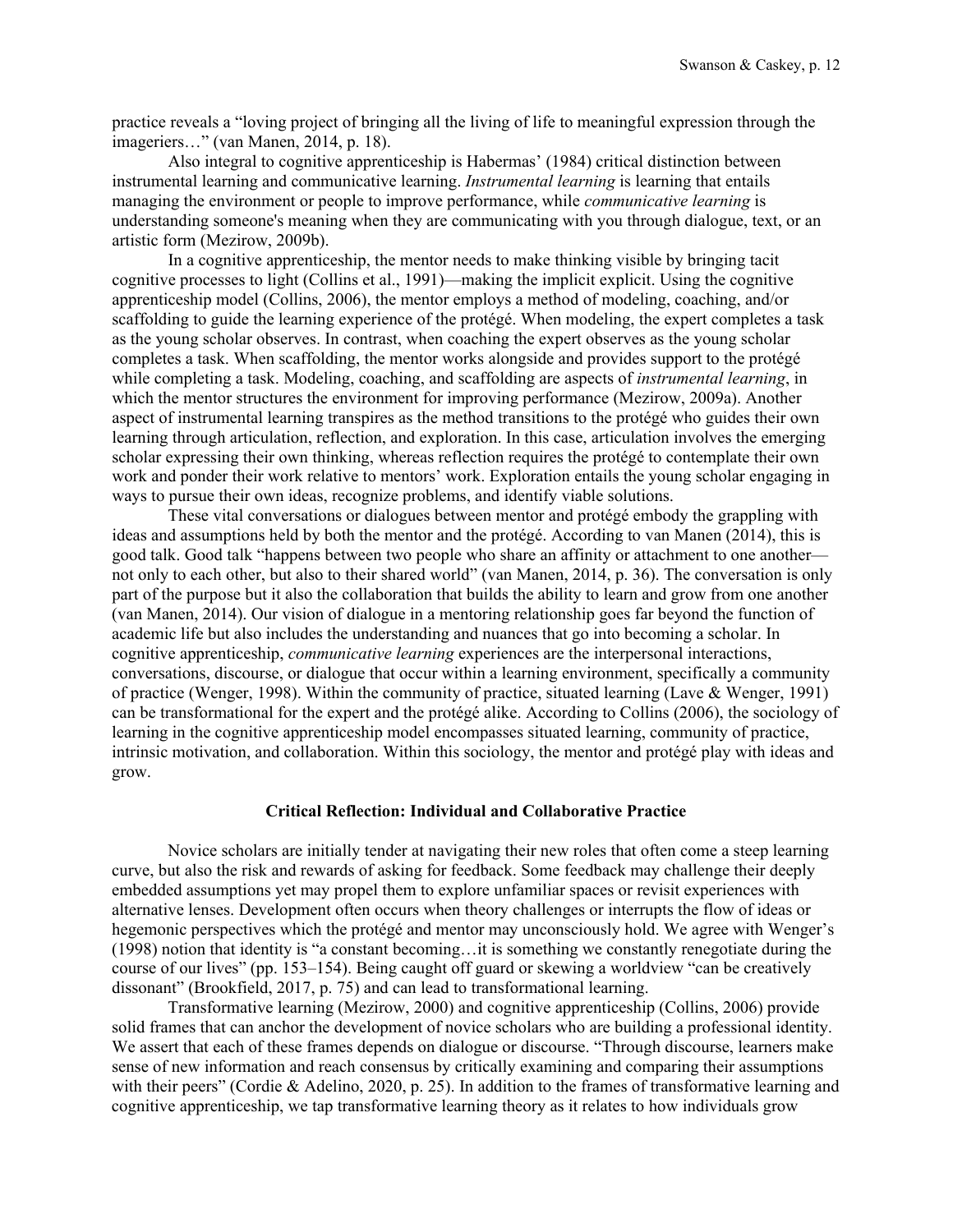intellectually and cognitive apprenticeship because it provides a model to organize intentional learning experiences to advance professional identity development. To this end, we look through three of Brookfield's (2017) four lenses of critical reflection: colleagues' perspectives, personal experience, and theory. Through these three lenses to light, we discuss the potential transformative learning has for novice scholars and their mentors.

# **Learning from Colleagues' Perspectives**

Novice scholars and mentors alike can learn from their dialogue and interactions with their colleagues and the diverse perspectives they hold. For both novice scholars and their mentors, learning often occurs when listening to multiple audiences—students, faculty colleagues, mentors, peer reviewers, or members of a professional organization. By asking for feedback on their writing, presenting, teaching, or participation experiences, novice scholars can reap enormous benefits. Learning from others entails critical reflection—a collaboration in which "colleagues, clients, peers and experts pose questions to us, introduce new ways of looking at practice, and support us through the periods of struggle when challenging dominant assumptions threatens our sense of identity and raises the risk of our being marginalized" (Brookfield, 2016, p. 21). Specific examples of novice scholars learning from colleagues' perspectives include (a) viewing a new colleague or mentor as a critical friend—a person who speaks the truth and offers constructive feedback; (b) seeking a colleague's knowledge of institutional expectations such as promotion and tenure; and (c) talking about traditional challenges in the academy (e.g., writing, teaching, peer review) with a colleague. Mentors learn from colleagues' perspectives in similar and nuanced ways such as seeking council about a concern or issue, asking for feedback on a manuscript prior to submission, cooperating on the development of institutional policy or guidelines, and interacting with novice scholars and their fresh ideas.

In our kaleidoscopic metaphor, learning from other's perspectives happens iteratively when colleagues identify or clarify practices in the academic world. Learning occurs in dialogue with others in this case, colleagues. Serving as mentors, these colleagues can reveal to the protégé what the pieces of glass in the kaleidoscope represent.

## **Learning from Personal Experience**

The transition from novice scholar to expert scholar is learning to trust the legitimacy of one's own personal narrative. Naturally, novice scholars begin to take ownership of their own experiences and learning when pursuing their dissertation. During their developmental progression, the novice continues to imagine and design their own scholarly journey. With mentor guidance, they can consider ways to acquire deep disciplinary knowledge, but they can also learn how to draw connections between the discipline and their own experience. As novice scholars, they are already adept at communicating their learnings in at least two ways: (a) writing an expansive text (i.e., the dissertation), and (b) presenting their scholarly work (i.e., dissertation oral defense). During a novice's journey to develop the skills and habits of mind of an academic, the novice experiments with new ways of learning, while the mentor learns with and from the novice.

When transitioning to a faculty position, novice scholars build upon their own personal experience to advance their academic skills such as participating in thoughtful discourse, writing a cogent argument, or presenting their original ideas. For the personal experience to be transformative, these emergent scholars need to reflect critically upon their experience to examine their assumptions including their own thoughts, feelings, and actions related to that experience. In other words, transformative learning requires critical reflection, but critical reflection can occur without transformation (Brookfield, 2000). We contend that transformative learning cannot happen without dialogue—in this case, the dialogue inherent to critical reflection and development of an academic identity. Transformative learning cannot happen without practice—questioning one's own assumptions and grappling with what it means to be a scholar.

Learning from personal experience may appear in one's scholarly writing. For example, the ways that protégés incorporate their own experience in their writing such as writing in the first person, citing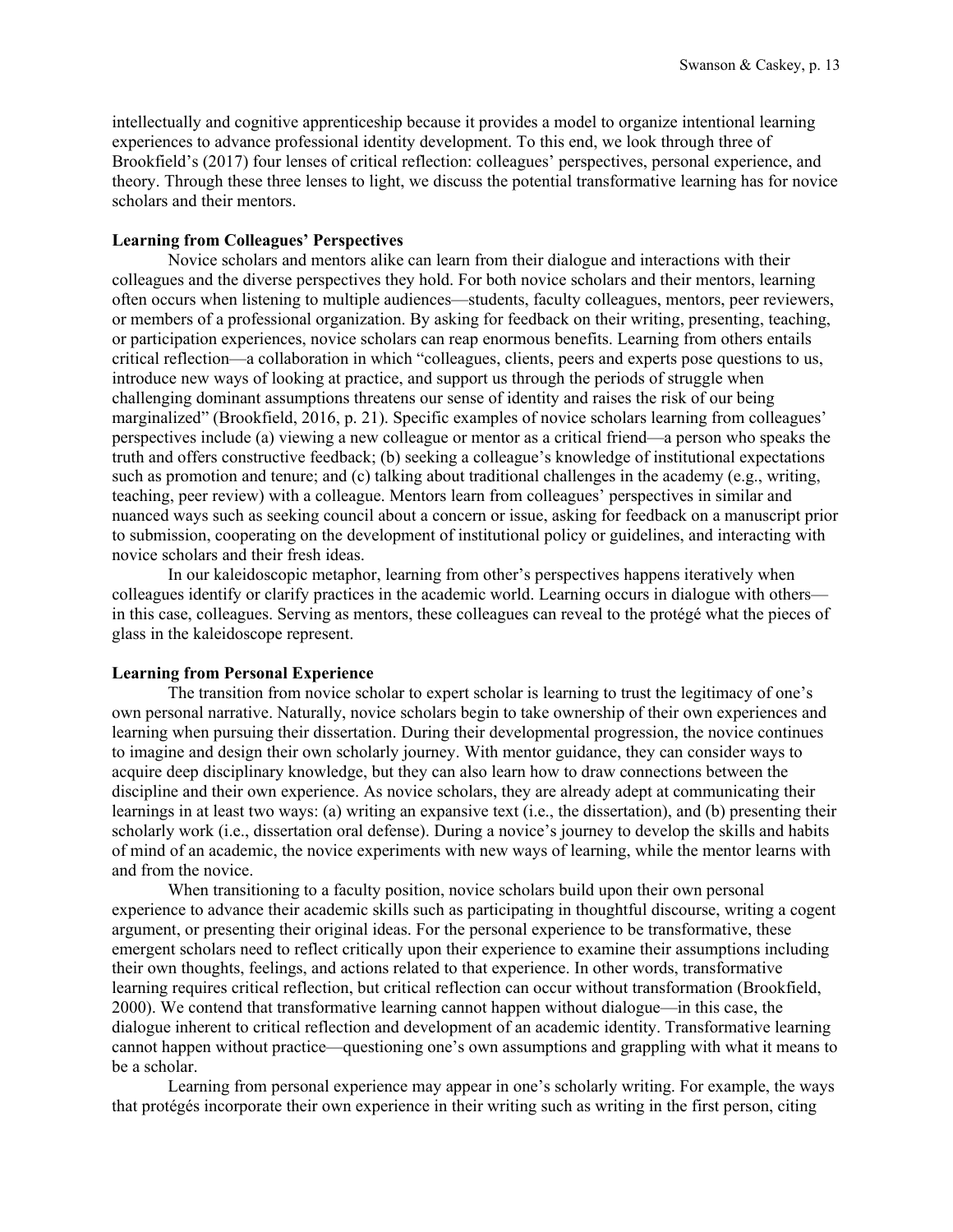transformative events, and recounting personal anecdotes. Likewise, mentors may feel empowered to include personal experience in their writing. Mentors as veteran scholars may feel more open to break free from the shackles of traditional academic writing and allow their own voice to flourish. For instance, they can experiment with non-fiction writing genres (e.g., autobiographical accounts) or creative and expressive writing (e.g., prose, poetry) to communicate their ideas.

Learning from personal experience can happen when the emerging scholar understands their own kaleidoscopic mandala because they know what the pieces of glass represent and how to influence their movement. They can engage in the practice of an internal dialogue—critical reflection—to move beyond surface level beauty to understand the deeper meaning of developing an academic identity.

## **Learning from Theory**

Part of the transition from novice to experienced scholar is finding, learning, and using theory to advance your ideas. Identifying a theory along with the leading theorist(s) serves to encourage and propel scholarship According to Brookfield (2017), coming across a theory that describes clearly what you believe can be affirming. Using theory that aligns with one's own way of seeing the world feels comfortable. However, learning from theory also needs to come with a cautionary note because drawing from an affirming theory can become so comfortable that it clouds our thinking (van Manen, 2014). We assert that in a mentoring relationship a discussion about theory can advance the protégés' exploration and articulation of ideas.

Scholars have sought out theory from a deep need to ground their own thinking. For instance, hooks (1994) revealed, "I came to theory because I was hurting...I came to theory desperate, wanting to comprehend—to grasp what was happening around me and within me…I saw in theory then a location for healing" (hooks, 1994, p. 59). While seeking theory has been restorative for scholars, it has also been an academic tradition that shaped many scholars. Scholars have framed their ideas and advanced written conversations—written dialogues—to make larger connections with the scholarly community.

Emerging scholars warrant opportunities to learn from theory to bring new perspectives and other ways of considering the world to light. As experienced scholars, we celebrate the power of learning from theory. For the emerging and experienced scholars alike, instances of learning from theory include (a) recognizing how theory provides a robust foundation for their ideas; (b) situating their own ideas within the broader context of theory; (c) using the explicit language associated with theory; and (d) considering new ways of thinking based on exposure to theory.

A kaleidoscopic metaphor helps us articulate how we see a mentoring model work and inform the relationship differently than previous models—ones solely designed on theory. The kaleidoscope metaphor requires action of moving the optical lens, requires action for identifying sources of light, and requires attention to details as the mandala change in minuscule and intimate ways. All this action is what we refer to as a practice. Because at any time either party can let go or set down the kaleidoscope, and at any time they can pick it back up again to feel grounded, inspired, and impelled toward transformation.

# **A Kaleidoscopic Perspective of Transformative Learning**

Ironically in our kaleidoscopic metaphor, Brookfield's (2017) perspective of critical reflection represents the light necessary to illuminate mandala. Reflection of light holds potential for emerging scholars and mentors to grow. Independently and collaboratively, emergent scholars and experienced scholars—mentors—can learn when they engage with their colleagues to deepen their work and expand their perspectives. They can both learn to draw upon their personal experience to enrich their academic endeavors whether teaching, writing, or presenting ideas. Similarly, they can learn to seek and embrace theories to support and/or challenge their worldview.

We agree with Brookfield (2016) who envisioned critical reflection as "the experimental pursuit of beautiful consequences: pragmatism." Pragmatism is a philosophical stance to examine "the truth of meaning of theories or beliefs in terms of the success of their practical application" (Oxford Reference). According to Brookfield, pragmatists seek to make something better by engaging in continual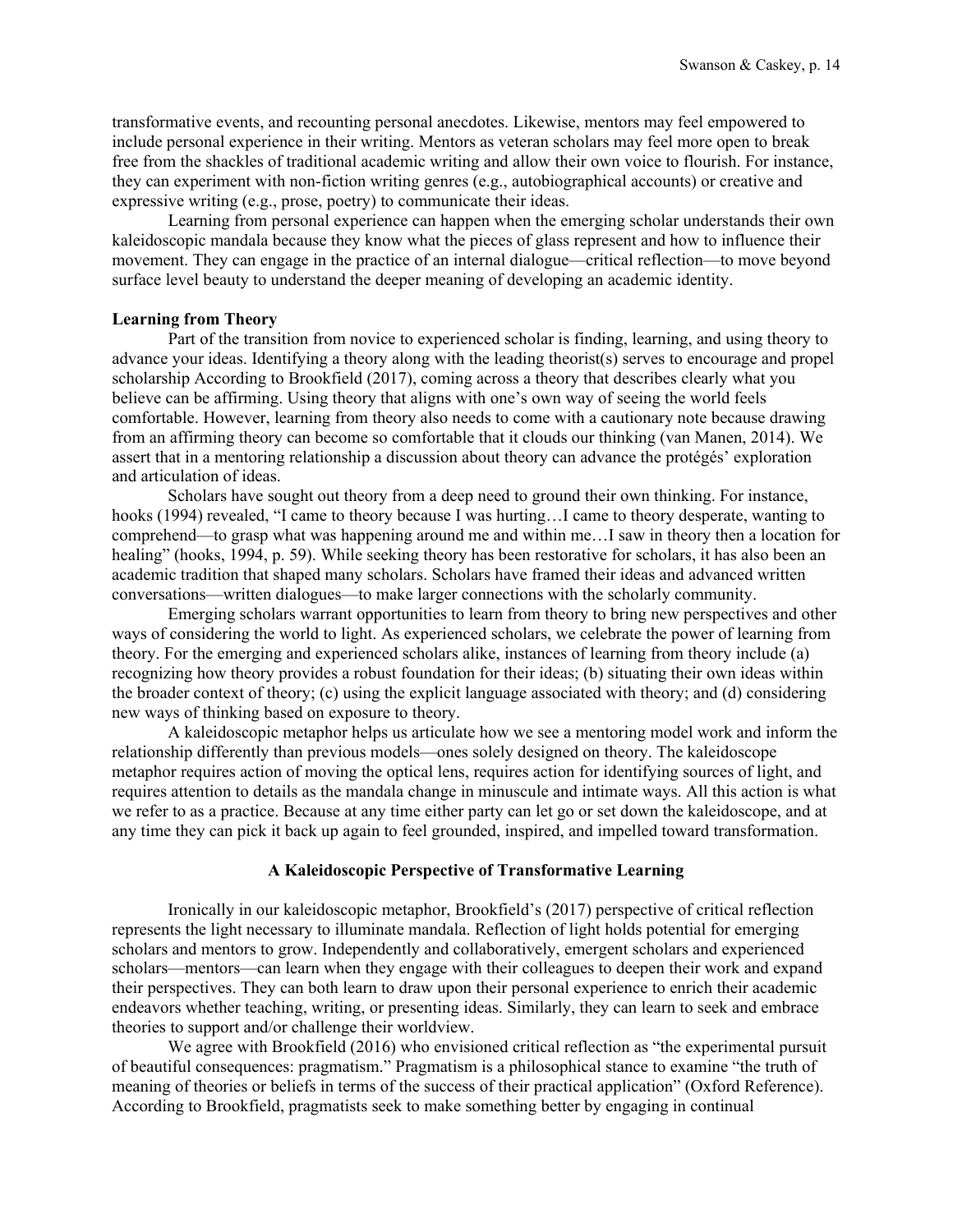experimentation, learning from their missteps, and looking intentionally for innovative ideas and untapped options. Mezirow (2009b) might view this perspective as transformative learning.

#### **Discussion**

As we build on the work of other scholars, we make three points about mentoring novice faculty in an academic setting. First, mentoring needs to be mutually beneficial and critically reflective. According to Misawa and McClain (2019), the mentoring process "is reciprocal…a mentor and a mentee understand how their mentorship relation influences their academic and personal lives. A reciprocal aspect of mentorship focuses on the importance of respect between the mentor and mentee" (pp. 56–57). For example, the mentor and protégé can co-author an article together in which they both build their content knowledge and choose to be a critical friend while building a writing practice.

Second, mentoring requires understanding how to structure and implement modeling, scaffolding, and coaching methods as a mentor and when to support independent ideas of the protégé to articulate and explore their scholarly passions. Using a cognitive apprenticeship approach, the mentor recognizes when the protégé is ready to transition to the complexity of articulation, reflection, and exploration (Caskey & Weller Swanson, 2020). Building on the previous example, the mentor can encourage the protégé to write a single-authored article while still providing critical feedback.

Third, mentoring relies on the continuous and intentional use of dialogue (what do we talk about and how does it benefit one or both academics). In other words, dialogue helps learners to make sense of new information, examine their own assumptions, and build consensus with others (Cordie & Adelino, 2020). Staying with the writing for publication example, the mentor can talk with the protégé who may be grappling with the reviewers' feedback on an article by discussing the big ideas, possible changes needed, and where they agree with the reviewers' comments.

We employ the kaleidoscopic metaphor for mentoring because it offers both a model that responds to movement, growth, new sources of light but also honors the unchanging elements of theory, dialogue, and practice. The kaleidoscope turns and produces or reveals an ever-changing mandala both in the mentor's hands and in the protégé's hand.

As with any new skill or relationship praxis starts slow, clumsily and requiring practice of multiple steps but over time repetition becomes muscle memory and habits of mind allowing for new challenges for the seasoned mentor and the maturing novice. Dialogue starts shallow and develops into deeper trusted conversation, ones that are risky, challenging assumptions. The protégé and mentor build unconditional respect for one another.

The practice of a phenomenological wonder could encompass musings such as: what is the truth of this academic setting, what are the rules, asking new questions of the setting, posing new possibilities once old assumptions are unearthed. Phenomenological thinking compels us towards a disposition of wonder. We agree that "phenomenology is more a method of questioning than answering, realizing that insights come to us in that mode of musing, reflective questioning, and being obsessed with sources and meaning of lived meaning" (van Manen, 2014, p. 27). As we continue to practice, we still have wonderings and questions including:

- What other teaching and learning theories, models, and practices might enhance our kaleidoscopic mandala?
- As bell hooks (1994) stated that theory can heal, how can theory ward off possible injury from the process of developing an academic identity?

Through dialogue and practice, the protégé and mentor grow and learn in a practical, realistic way; they adopt a pragmatic stance while holding the kaleidoscope. Over time, they use rational discourse to explore and debate ideas, talk openly about their challenges, and make sense of their practice. The protégé and mentor learn by studying their current routines, playing with novel approaches, and attempting alternative strategies—all with the aim of transforming practice. They also take pleasure in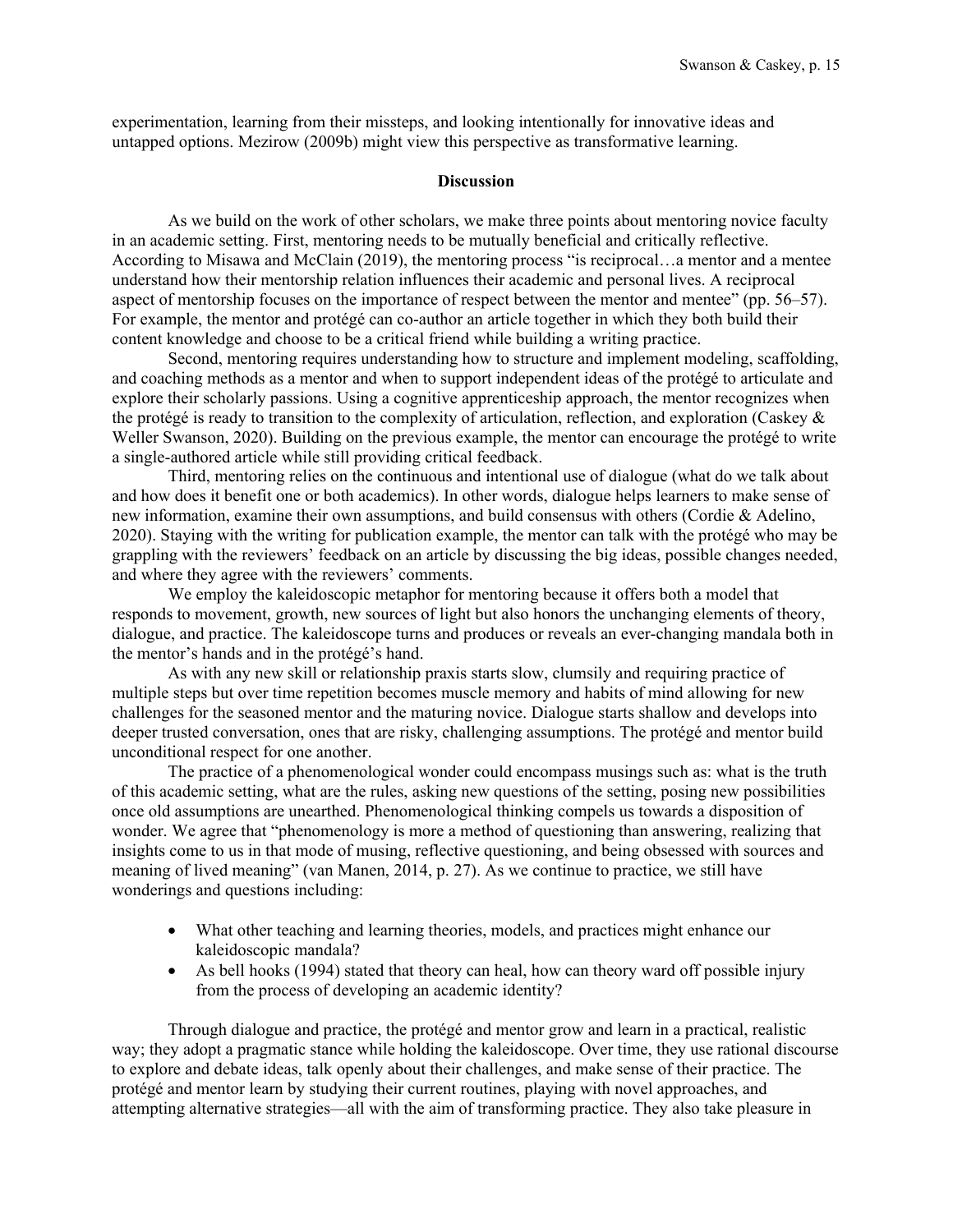their individual transformations (Nin, 1985); they find beauty and possibility in the kaleidoscope's mandala (Caskey & Weller Swanson, 2020).

#### References

- Caskey, M. M., & Weller Swanson, K. (2020). Developing an academic identity using the cognitive apprenticeship model: A kaleidoscopic metaphor. *International Journal of Multidisciplinary Perspectives in Higher Education, 5*(2), 134–139.
- Brookfield, S. D. (2000). Transformative learning as ideology critique. In J. Mezirow (Ed.), *Learning as transformation: Critical perspectives on a theory in progress* (pp. 125–148). Jossey-Bass.
- Brookfield, S. (2016). So exactly what is critical about critical reflections? In J. Fook, C. Collington, F. Ross, G. Ruch, & L. West (Eds.), *Researching critical reflection and research: Multidisciplinary perspectives* (pp. 11–22). Routledge.
- Brookfield, S. D. (2017). *Becoming a critically reflective teacher* (2<sup>nd</sup> ed.). Jossey-Bass.
- Collins, A. (2006). Cognitive apprenticeship. In R. K. Sawyer (Ed.), *The Cambridge handbook of the learning sciences* (pp. 47–60). Cambridge University Press.
- Collins, A., Brown, J. S., & Holum, A. (1991). Cognitive apprenticeship: Making thinking visible. *American Educator*, *15*(3), 6–11.
- Cordie, L. A., & Adelino, L. (2020). Authentic professional learning: Creating faculty development experiences through an assessment institute. *Journal of Transformative Education, 7*(2), 19–33.
- Desapio, J. (2017). Transformational learning: A literature review of recent criticism. *Journal of Transformative Education, 4*(2), 56–63.
- Feeney, M. K., & Bozeman, B. (2008). Mentoring and network ties. *Human Relations, 61*(12), 1651– 1676.
- Fuller, A. & Unwin, L. (2011). Apprenticeship as an evolving model of learning, *Journal of Vocational Education & Training*, 63(3), 261–266.
- Habermas, J. (1984). *The theory of communicative action: Reason and the rationalization of society*. Beacon.
- hooks, b. (1994). *Teaching to transgress: Education as the practice of freedom.* Routledge.
- Lave, J., & Wenger, E. (1991). *Situated learning: Legitimate peripheral participation*. Cambridge University Press.
- Mezirow, J. (1997). Transformative learning: Theory to practice. *New Directions for Adult and Continuing Education, 1997*(74), 5–12. https://doi.org/10.1002/ace.7401
- Mezirow, J. (2000). *Learning as transformation: Critical perspectives on a theory in progress*. Jossey-Bass.